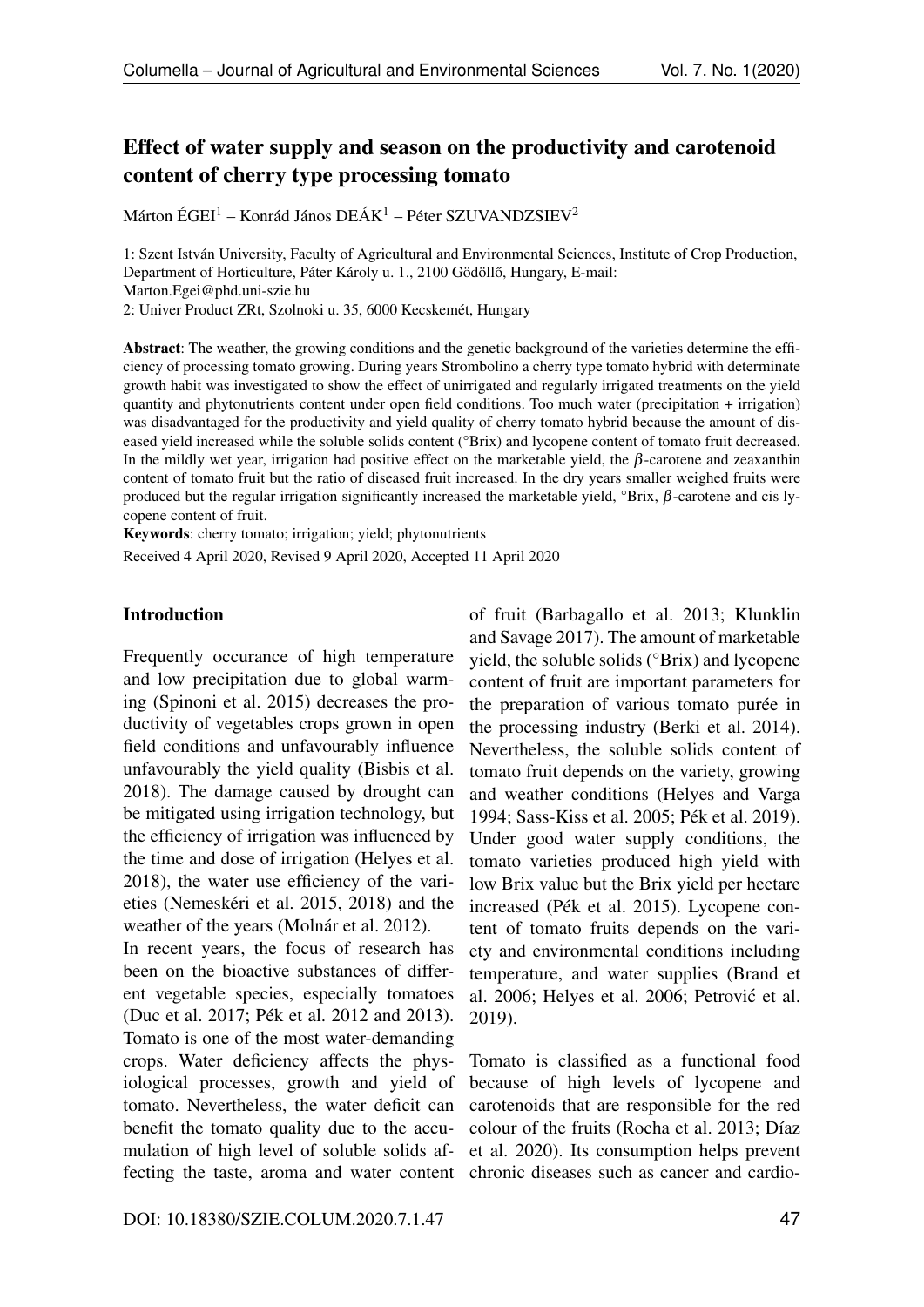vascular diseases and it has favourable effects on the human health due to the phytonutrients of fresh fruits such as phenolic compounds, flavonoids, carotenoids and vitamins (Agarwal and Rao 2000). Lycopene comprisess 64-80% of the carotenoids depending the varieties in addition the amount of  $\beta$ -carotene, lutein and zeaxanthin is remarkable in the tomato (Lugasi et al. 2004; Chaudhary et al. 2018; Helyes 2014). Lutein and zeaxanthin is considered to retard the development of eye diseases such as agerelated macular degeneration (Frede et al. 2017) and they have antioxidant properties because they take part in the scavenging of free radicals in the cells (Steiner et al. 2018). The accumulation of phytonutrients in tomato is influenced by the genotype, thefruit ripening and environmental factors. An increase in lycopene content of cherry type tomato varieties was detected using deficit irrigation but it decreased in large fruited cultivars (Dumas et al. 2003). Although there have been a number of studies conducted on the effect of irrigation on the yield of tomato the knowledge about the responses of cherry type tomato to water deficiency under field condition is scarce.

The aim of the present study was to investigate the effect of water supply on the productivity, the distribution of yield and phytonutrients of small sized processing cherry tomato.

## Materials and Methods

### *Experimental design*

During four years (from 2012 to 2015) the productivity and yield quality of early ripening Strombolino  $F_1$  processing cherry tomato was investigated under regularly irrigated and non-irrigated conditions in open field experiments at the Experimental Farm of the Institute of Horticulture of Szent István University, Gödöllő. Tomato seedlings have been propagated in greenhouse and the four-

week-old seedlings were transplanted ton the field on 8 to 11 of May depending on the weather of the years. Tomato seedlings were planted in twin rows, with 40 cm spacing inside the row and 120 cm between adjacent twin rows. The space between the plants in the rows was 30 cm with a plant density of 4.2 plants  $m^{-2}$ . The irrigation treatments were arranged in a randomized complete block design with four repetitions. Regular irrigation (RI) was used to provide the optimal water demand of plants using meteorological data to determine the dose of irrigation as described by Helyes at al. (2018). In non-irrigated plots the plants were grown only under natural precipitation conditions. The irrigation method was drip irrigation and was performed three times per week and it was finished 19 days before the harvest.

## *Analysis of yield quantity and quality*

Ten and twenty plants were selected and harvested from each repetition between the 8<sup>th</sup> and 11<sup>th</sup> of August depending on the year. After harvest the fruit yield of selected plants was weighed and classified. The marketable group contained the healthy red coloured tomato fruits. The healthy green coloured fruits were classified into the second group and the third group comprised of the diseased fruits.

Five tomato fruit of red marketable yield from each repetition was used to determine the content of total soluble solids (°Brix) using a Krüss DR201-95 handheld refractometer (A. Krüss Optronic GmbH, Hamburg, Germany). Identification and measurement of carotenoids was performed using HPLC analysis as described by Daood et al. (2014).

Data were evaluated by two-way analysis of variance (ANOVA) using SPSS 20.0 (IBM Hungary Ltd, Budapest, Hungary) Windows software. The average values of treatments were compared by Tukey test at  $p < 0.05$ .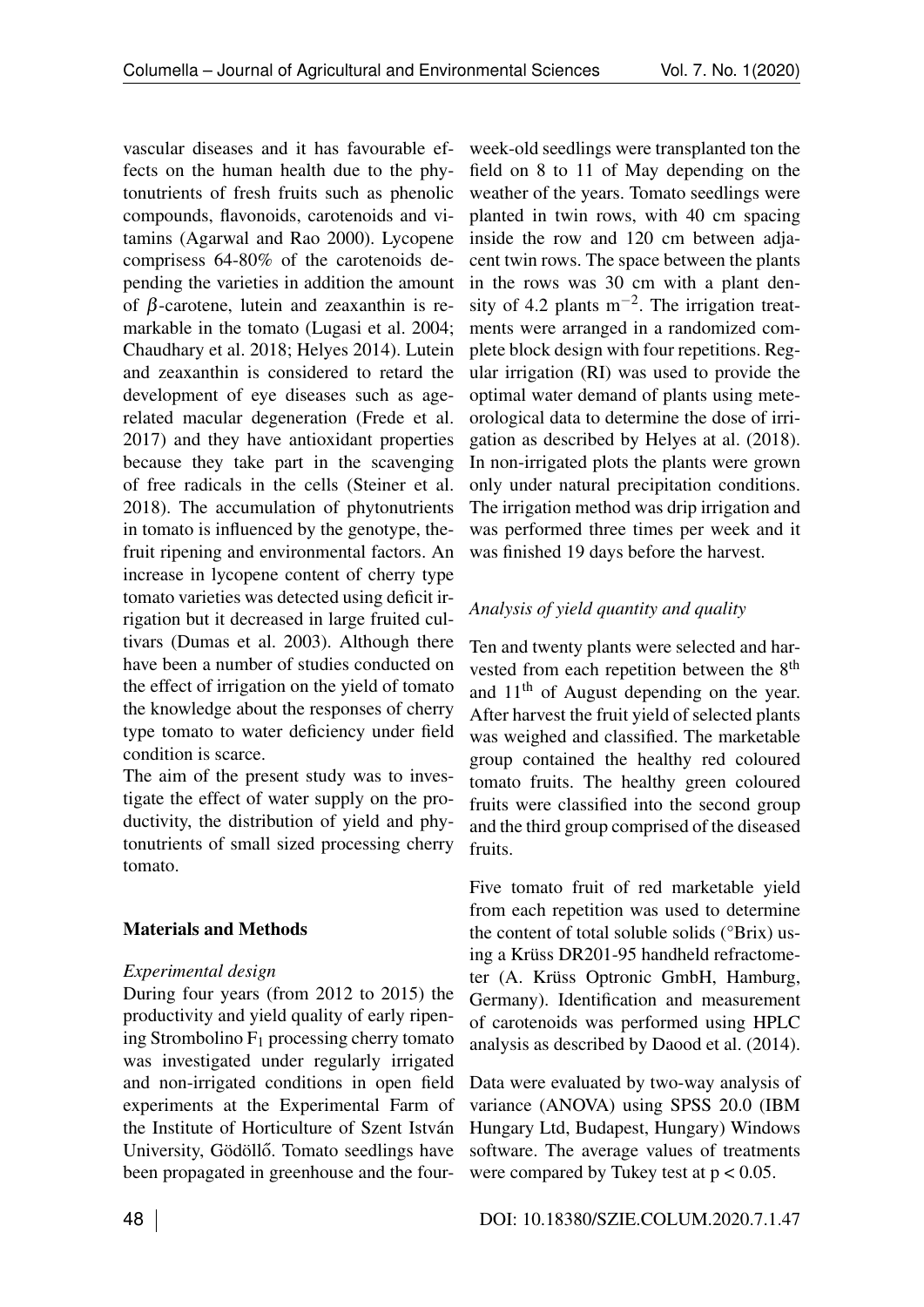|               | Years     |       |           |       |           |       |           |       |
|---------------|-----------|-------|-----------|-------|-----------|-------|-----------|-------|
| Water supply  | 2012      |       | 2013      |       | 2014      |       | 2014      |       |
| mm            | until     | total | until     | total | until     | total | until     | total |
|               | flowering |       | flowering |       | flowering |       | flowering |       |
| Precipitation | 118.6     | 219.4 | 144.9     | 166.2 | 129.5     | 380.7 | 116.5     | 175.6 |
| Irrigation    | 159.9     | 337.0 | 169.8     | 351.7 | 184.5     | 447.7 | 154.8     | 438.1 |

Table 1. Total amount of precipitation and irrigated plots water during the growth of Strombolino  $F_1$  cherry type processing tomato

#### **Results**

On the basis of precipitation shown in Table [1,](#page--1-0) the weather was dry in years 2013 and 2015 and it was mildly wet in 2012 and rainy in 2014. Processing tomato requires at least 400 mm rainfall for undisturbed growth (Battilani et al. 2012) that was ensured by regular irrigation in the dry 2015 year. During the growth of tomato, the distribution of precipitation was different in the years which influenced the fruits setting and fruit development. From planting to the flowering, the amount of precipitation was similar 116 and 145 mm, respectively, both in wet and dry years. Nevertheless, a significant difference in the precipitation between the years was detected during fruit development and fruit ripening; a lot of rain fell in the wet years, but it was 19 mm and 57 mm in the dry years of 2013 and 2015 respectively.

In mildly wet (2012) and moderate dry (2015) years the total yield was larger than in the very dry (2013) and rainy (2014) year. Nevertheless, the amount of marketable and green yield originating in the individual productivity of plants was determined by the water supply together with the year (Table [2\)](#page--1-1). In mildly wet (2012) year, a high productivity of plants was shown by large number of fruits and fruit weight per plant. In this year the irrigation was event efficient; regular irrigation resulted in a significantly increase in the weight of red fruit and marketable yield, but the rate of diseased fruits was high. In the rainy (2014) year the plants used a large proportion of available water to develop their vegetative organs rather than for the yield production. This was proven by the low fertility which resulted in the fewer larger sized matured red and green tomato fruits. In a rainy year the irrigation had no impact on the weight of red tomato fruits, but it significantly increased the amount of diseased yield in comparison with the non-irrigated plants (Table [2.](#page--1-1)). In dry (2013 and 2015) years, the plants produced generally smaller sized red fruits than in wet years however the water supply had significant influence on the fertility of plants i.e. fruit number per plant (Table [2\)](#page--1-1). The largest soluble solids content (°Brix) of tomato fruit was measured in the very dry 2013 year and it was the lowest in rainy 2014. Irrigation had a negative effect on soluble solids content (°Brix) of fruit in the moderate dry (2015) and mildly wet (2012) year. It can be said that in dry years regular irrigation significantly increased the weight of tomato fruits when compared with the non-irrigated plants however the extent of increase was related to the intensity of drought which affected the marketable yield.

Under non-irrigated conditions, independently of the years, a low marketable yield  $(15-21 \text{ t} \text{ ha}^{-1})$  has been produced (Figure [1a](#page-7-0)b). In dry years, under non-irrigated conditions more uniform and healthy yield was detected than in wet years. In dry years use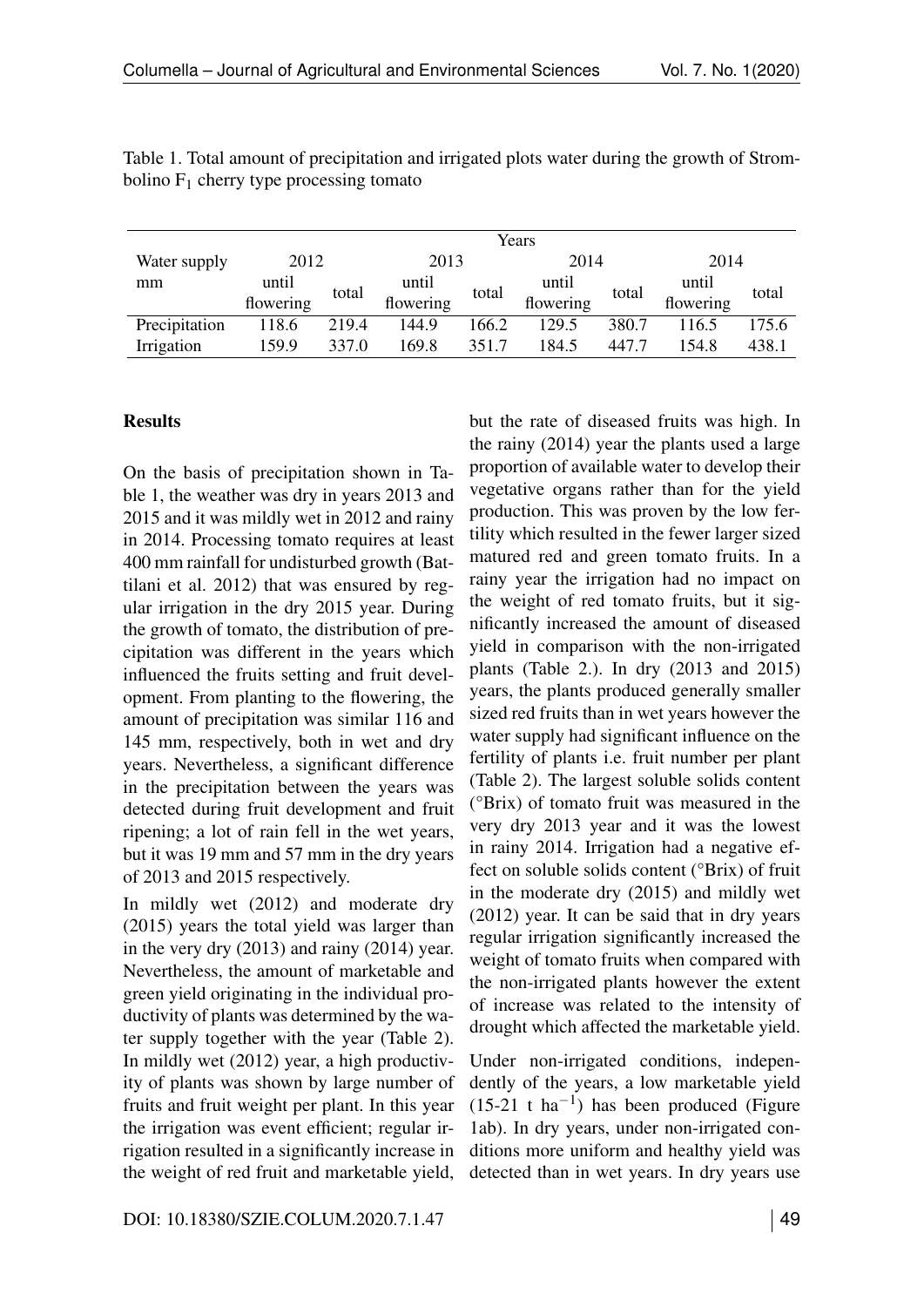| <b>Traits</b>                                  | Water     | Wet years† |                   |                   | Wet years † †     |  |
|------------------------------------------------|-----------|------------|-------------------|-------------------|-------------------|--|
|                                                | supply    | 2012       | 2014              | 2013              | 2015              |  |
| Fruit nr. $plan^{-1}$                          | NI        | 130.09a    | 93.31b            | 123.77a           | 76.01c            |  |
|                                                | <b>RI</b> | 184.83a*   | 99.25c            | 84.32c*           | 149.10b*          |  |
|                                                | NI        | 0.93a      | 0.74 <sub>b</sub> | 0.73 <sub>b</sub> | 0.35c             |  |
| Total fruit kg plant <sup>-1</sup>             | RI        | $1.89a*$   | $0.89c*$          | 0.74d             | $1.56b*$          |  |
|                                                | NI        | 7.48b      | 8.85a             | 6.15c             | 5.05d             |  |
| Red fruit weight g                             | RI        | $10.28a*$  | 9.88a             | $9.63a*$          | $10.78a*$         |  |
|                                                | NI        | 6.15a      | 4.18b             | 1.48d             | 2.68c             |  |
| Green fruit weight g                           | <b>RI</b> | $2.63c*$   | 4.05 <sub>b</sub> | $2.55c*$          | $7.73a*$          |  |
|                                                | NI        | 6.90a      | 6.75a             | 7.10a             | 4.38b             |  |
| Diseased fruit weight g                        | <b>RI</b> | $11.83a*$  | $8.40c*$          | $9.73b*$          | $9.75b*$          |  |
|                                                | NI        | 38.73a     | 30.80b            | 26.63c            | 21.90d            |  |
| Total yield t $ha^{-1}$                        | <b>RI</b> | 78.93b*    | 37.00d*           | $57.33c*$         | 97.43a*           |  |
|                                                | NI        | 15.63c     | 14.65c            | 25.55a            | 18.53b            |  |
| Marketable yield t ha <sup>-1</sup>            | RI        | $57.45b*$  | 14.38c            | $53.93b*$         | 85.27a*           |  |
|                                                | NI        | 9.85a      | 1.48c             | 0.38d             | 2.23 <sub>b</sub> |  |
| Green yield t ha <sup>-1</sup>                 | <b>RI</b> | $1.03d*$   | 1.48c             | $1.68b*$          | $5.43a*$          |  |
|                                                | NI        | 13.28a     | 8.20b             | 0.73d             | 1.13c             |  |
| Diseased yield t ha <sup><math>-1</math></sup> | <b>RI</b> | $20.45a*$  | $15.78b*$         | $1.75d*$          | $6.68c*$          |  |
|                                                | NI        | 6.93a      | 4.60c             | 6.60 <sub>b</sub> | 7.35a             |  |
| $\mathrm{Prix}$                                | <b>RI</b> | $5.05b*$   | 4.40c             | 6.03a             | $4.53c*$          |  |

Table 2. Water supply on the yield components, distribution of yield and soluble solids content ( ${}^{\circ}$ Brix) of fruit of Strombolino  $F_1$  processing tomato

Value in the rows following different letters indicates the significant difference at P<0.05 level using Tukey test \* significant difference between non-irrigation (NI) and regular irrigation (RI) in the year. †2012 mildly wet, 2014 rainy year, ††2013 very dry 2015 moderate dry year.

of regular irrigation increased the marketable red yield and low green and diseased yields were produced (Figure [1a](#page-7-0)). In wet years the relatively low marketable yield was due to the low fruit setting however the regular irrigation significantly increased the amount of diseased and green yields in comparison with the non-irrigation (Figure [1b](#page-7-0)).

It can be established that in dry years (2013 and 2015) the amount of marketable yield was increased by irrigation while the rate of diseased yield can be maintained at low level, but too much water (precipitation + irrigation) can decrease the marketable yield and increase the diseased yield of cherry

tomato.

During the fruit development and ripening stages of tomato the water supply conditions, and temperature influence the synthesis of secondary metabolites and phytonutrient compounds (Table [3\)](#page--1-2). The largest content of zeaxanthin and lowest of  $\beta$ -carotene in fruits was measured in the dry (2013) year. The regular irrigation resulted in an increase in the  $\beta$ -carotene and cis lycopene contents of fruits in the dry year however in the mildly wet (2012) year an increase in the accumulation of zeaxanthin and  $\beta$ -carotene could be detected. The finding showed that regular irrigation depending on the weather of the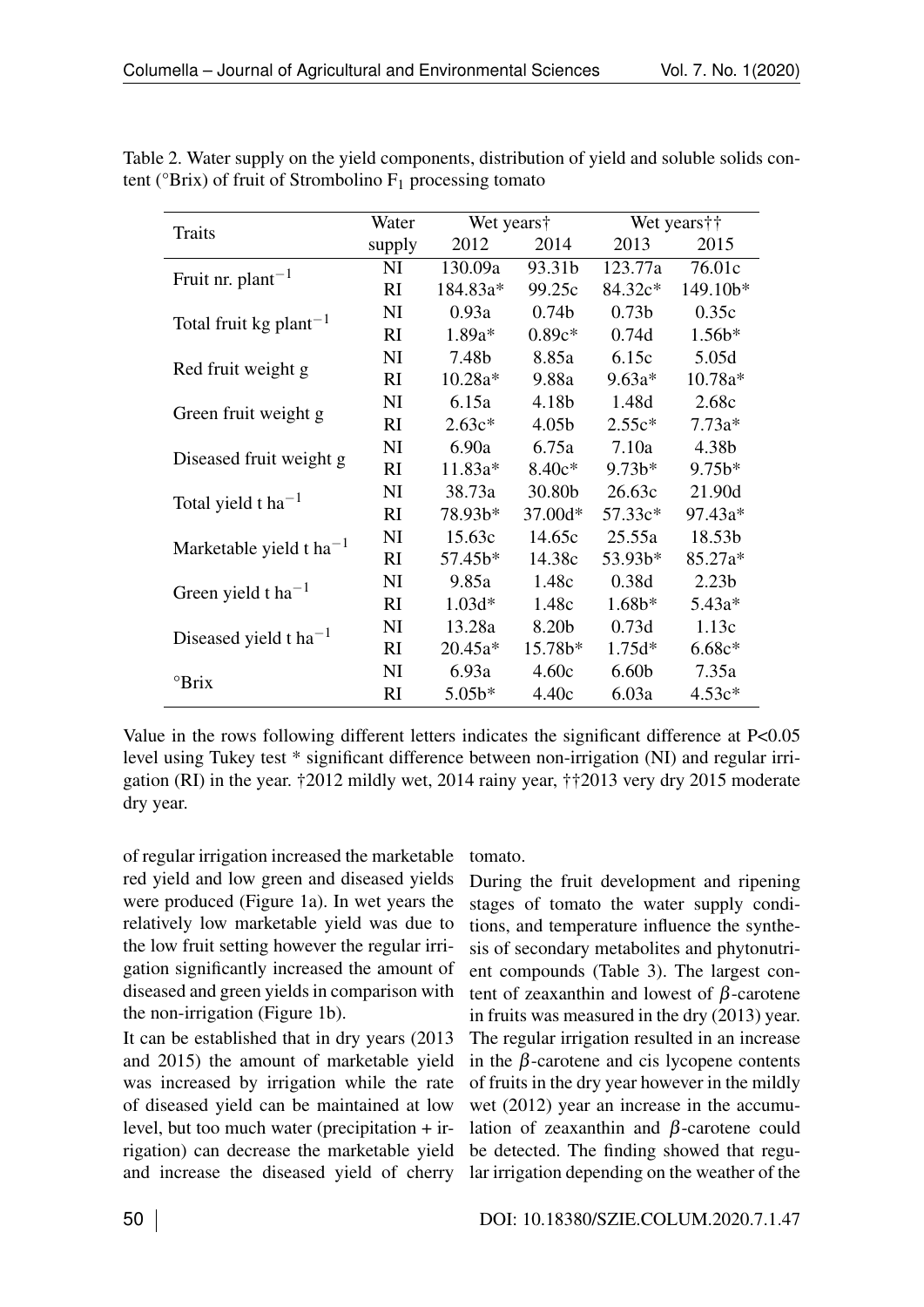| Phytonutrients $\mu$ g g <sup>-1</sup> | Water     | Years             |                   |                   |  |
|----------------------------------------|-----------|-------------------|-------------------|-------------------|--|
|                                        | supply    | 2012              | 2014              | 2013              |  |
| Total carotenoids                      | NI        | 168.67a           | 121.16b           | 64.14c            |  |
|                                        | <b>RI</b> | 159.94a           | 126.56b           | 56.05c*           |  |
| $\beta$ -carotene                      | NI        | 3.63a             | 1.63 <sub>b</sub> | 3.83a             |  |
|                                        | <b>RI</b> | $5.75a*$          | 2.95 <sup>k</sup> | 4.17a             |  |
| Lycopene                               | NI        | 150.20a           | 101.82b           | 53.51c            |  |
|                                        | <b>RI</b> | $140.70a*$        | 109.39b           | $46.01c*$         |  |
| <i>cis</i> lycopene                    | NI        | 8.02a             | 7.35a             | 2.03 <sub>b</sub> |  |
|                                        | <b>RI</b> | 7.45 <sub>b</sub> | $9.05a*$          | $3.10c*$          |  |
| Zeaxanthin                             | NI        | 0.39 <sub>b</sub> | 0.63a             | 0.37 <sub>b</sub> |  |
|                                        | RI        | $0.49a*$          | 0.27 <sup>k</sup> | $0.48a*$          |  |

Table 3. Water supply on the phytonutrients content of Strombolino  $F_1$  cherry type tomato

Value in the rows following different letters indicates the significant difference at P<0.05 level using Tukey test \* significant difference between non-irrigation (NI) and regular irrigation (RI) in the year.

years enhanced the accumulation of zeaxanthin into the fruit, except in a very dry year, when it decreased.

It can be established that abundant water was unfavourable on the nutritional quality of cherry tomatoes because the soluble solids content (°Brix) and lycopene content of fruit decrease. In mildly wet year the effect of irrigation on the  $\beta$ -carotene and zeaxanthin content of fruit was favourable however the best nutritional quality of cherry tomato fruit including high  $\beta$ -carotene and cis lycopene could be reached in the dry years.

#### **Discussion**

During the reproductive stage of development of tomato, the water supply influence the fruits number and weight of plants which determine the final yield and its morphological distribution (Pék et al. 2019). The impact of water deficiency on the yield and quality depends on the genotype, the duration and intensity of water stress occurring during the fruit development stage (Riggi et al. 2008, Ripoll et al. 2014). It was shown that long-term water deficit decreased a greater extent the fresh mass and fruit diameter of cherry tomatoes than in large fruited ones but the reduction of fruit growth of cherry tomato could be compensated by improving fruit nutritional value (Petrović et al. 2019, Duc et al 2017). Others (Coyago-Cruz et al. 2019) also found that water stress reduced the fruit weight and number per cluster of cherry tomato (Coyago-Cruz et al. 2019). According to our results both water supply and years influence the yield components, yield fraction and accumulation of phytonutrients of Strombolino  $F_1$  processing cherry tomato.

In mildly wet and moderate dry years the regular irrigation more efficiently improved the fruit setting (fruit number per plant) and the weight of fruits than in marginal wet and arid years (Table [2\)](#page--1-1). Therefore, the total yield increased (78.83 and 97.38 t ha<sup>-1</sup> respectively) in these years however the distribution of yield was different. Others (Bőcs et al. 2011) also found a strong positive effect of water supply on the marketable yield and average fruit weight of tomato with large fruit size was detected. The result concern-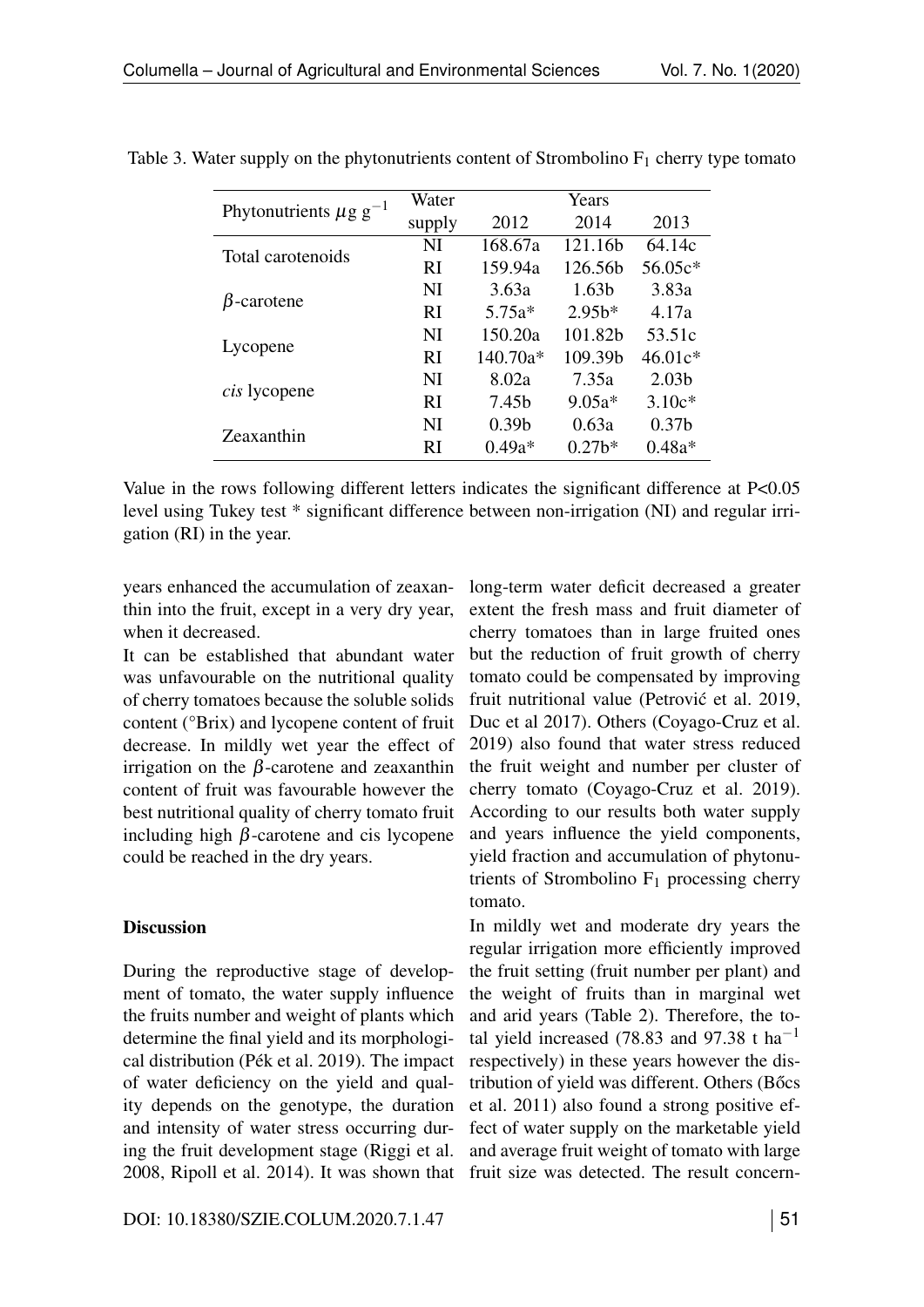

Figure 1. Effect of water supply on the yield quantity of Strombolino  $F_1$  cherry tomato in dry (a) and wet (b) years. Means following different letters are significant difference at P<0.05 level using Tukey test NI=non-irrigated RI= regularly irrigated conditions

ing the cherry type tomato was similar to that of Bőcs et al  $(2011)$  but the effect of irrigation was modified by the weather of years. In rainy year the plants increased the green biomass rather than to the fruit development while the amount of diseased yield was increased. In dry years the irrigated plants produced healthier marketable yield than in rainy years.

Prior to harvest the irrigation and precipitation strongly influence the tomato yield quality (Helyes et al. 2012). During this period the soluble solids contents including sugars, amino acids, organic acids are accumulating into the tomato fruits to provide the flavour aroma and water content of fresh fruits. The soluble solids content (°Brix) of tomato fruit is determined by the genetic attributes of the

52 DOI: 10.18380/SZIE.COLUM.2020.7.1.47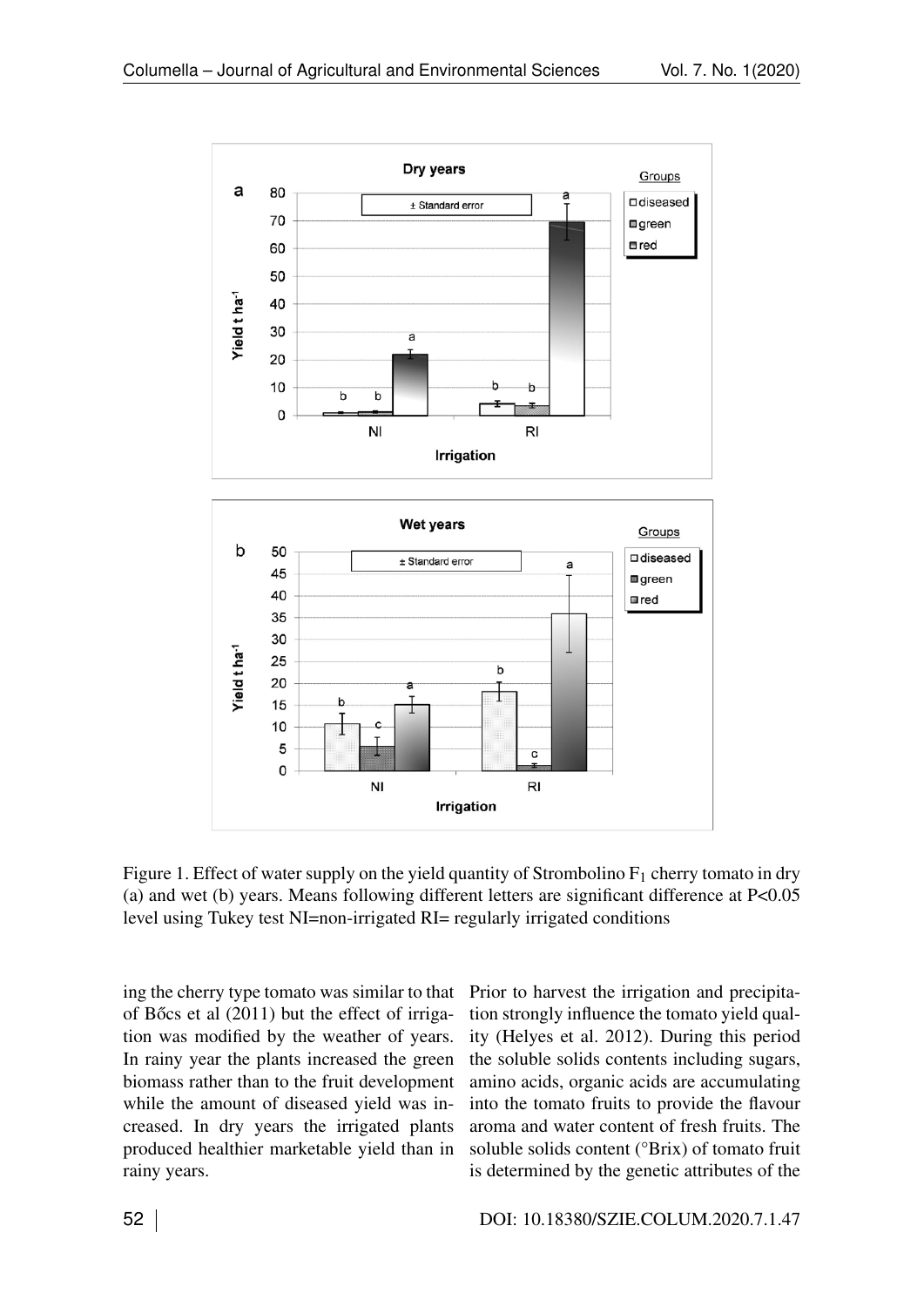varieties. A higher Brix value was found in cherry type tomato varieties than in traditional weighed fruit ones (Lapushner et al. 1990) however the weight of fruits can be changed by water supply conditions. Helyes et al. (2018) published that in a moderate dry year using regular irrigation the Brix value of Uno Rosso  $F_1$  processing tomato with larger size fruit decreased by 52% in comparison with that of non-irrigated plants (8.0 °Brix). According to the results in the moderate dry (2015) year, under irrigated condition the decrease in the Brix value was lower (38%) for cherry type Strombolino  $F_1$  tomato compared to the non-irrigated plants but it did not change in the very dry (2013) year (Table [2\)](#page--1-1). Lycopene and  $\beta$ -carotene accumulate in the final ripening stage of tomato and are responsible for the deep-red colour and  $\beta$ carotene for the orange colour of the fresh fruits (Brandt et al. 2006). During this period the effect of drought stress influences the lycopene content however the results concerning lycopene synthesis are rather contradictory. Riggi et al. (2008) showed that drought stress decreased the lycopene content of fruits but Sánchez-Rodriguez et al. (2012) pointed out that the moderate water stress induced an increase in the lycopene content of tomatoes. Nevertheless, lycopene content of fruits is determined by the genetic background of cultivars. Pék et al. (2014) reported that small-fruited cherry tomatoes had higher lycopene content than large-fruited cultivars. Petrović et al. (2019) also established that independently of the water supply conditions the fruit of cherry tomato had higher total carotenoids than in larger fruits mainly due to higher content of lycopene. They also reported that the effect of drought was more favourable on the accumulation of  $\beta$ -carotene than on lycopene of tomatoes. The results partly confirmed this statement; in very dry year, despite of irrigation lycopene content of fruits of Strombolino F1 tomato did not change but it was the lowest in a rainy year.

#### **Conclusions**

Strombolino  $F_1$  processing cherry tomato responded sensitively to water stress under different weather conditions. Under water abundance few and large weighed fruits per plant were produced that had low nutritional quality including low °Brix and lycopene while the diseased yield increased significantly. In a mildly wet year the good fertility of plant is further increased by irrigation therefore the marketable yield significantly increased and the fruit nutritional quality was improved with increasing  $F_1$  and cis lycopene and less decreased °Brix value but lycopene content of fruit decreased significantly while the amount of diseased yield increased. Contrary to smaller weighed fruits that were produced in dry years, the marketable yield was increased significantly by irrigation and their nutritional quality improved due to rising  ${}^{\circ}B$ rix, F<sub>1</sub> and cis lycopene content of fruit while diseased yield was minimal.

#### Acknowledgements

The work is supported by the EFOP3.6.3- VEKOP-16-2017-00008, GINOP-2.2.1- 15-2016-00003 and EFOP-3.6.1-16- 201600016 projects. These projects are cofinanced by the Higher Education Institutional Excellence Program (NKFIH-1159- 6/2019/FEKUTSTRAT) awarded by the Ministry for Innovation and Technology within the framework of the water related research of Szent István University.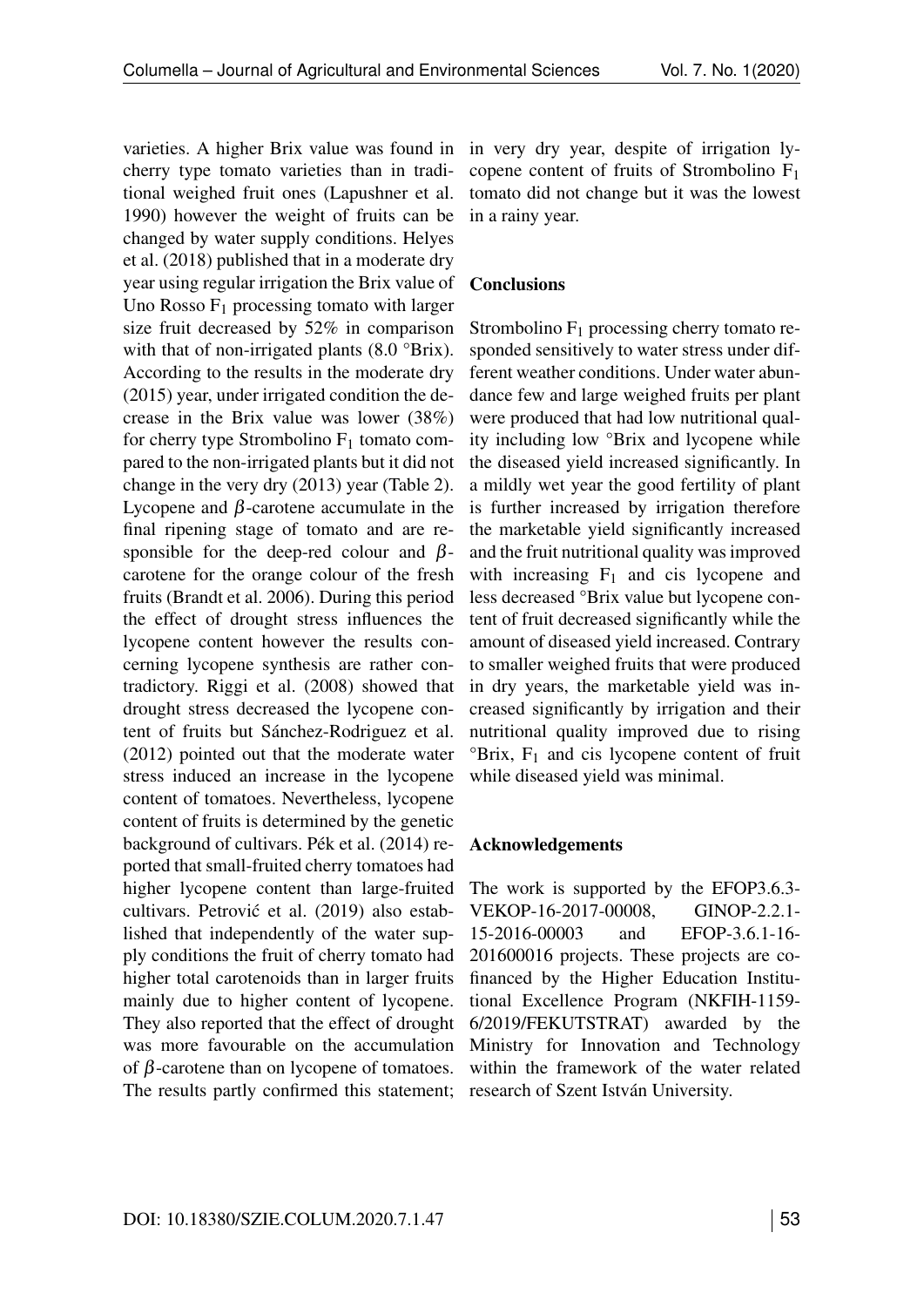#### References

Agarwal, S., Rao, A.V. (2000): Tomato lycopene and its role in human health and chronic diseases. Canadian Medical Association Journal. 163: 6. 739-744.

Barbagallo, R.N., Di Silvestro, I., Patanè, C. (2013): Yield, physicochemical traits, antioxidant pattern, polyphenol oxidase activity and total visual quality of field-grown processing tomato cv. Brigade as affected by water stress in Mediterranean climate. Journal of Science and Food Agriculture. 93: 6. 1449-57.<https://doi.org/10.1002/jsfa.5913>

Battilani, A., Prieto, H., Argerich, C., Campillo C., Cantore, V. (2012): Tomato; p. 192-198. In: Steduto, P., Hsiao, T. C., Fereres, E., Raes, D. (eds.), Crop yield response to water FAO irrigation and drainage paper 66. Food and Agriculture Organization of the United Nations.

Berki, M., H.G. Daood, and L. Helyes. 2014. The influence of the water supply on the bioactive compounds of different tomato varieties. Acta Alimentaria. 43: 21–28.

<span id="page-7-0"></span>Bisbis, M.B., N. Gruda, and M. Blanke. 2018. Potential impacts of climate change on vegetable production and product quality – A review. Journal of Cleaner Production. 170: 1602–1620. <https://doi.org/10.1016/j.jclepro.2017.09.224>

Brandt, S., Pék, Z., Barna, É., Lugasi, A., Helyes, L. (2006): Lycopene content and colour of ripening tomatoes as affected by environmental conditions. Journal of the Science of Food and Agriculture. 86: 4. 568-572. [https://doi.org/10.1002/jsfa.2390](%20https://doi.org/10.1002/jsfa.2390)

Bốcs A., Pék Z., Helyes L. (2011): Simultaneous impact of the different water supply and year type on processing tomato yield. International Journal of Horticulture Science. 17: 1-2. 79-81.

Chaudhary, P., Sharma, A., Singh, B., Nagpal, A. (2018): Bioactivities of phytochemicals present in tomato. Journal of Food Science and Technology. 55: 8. 2833-2849. [https://doi.org/10.](https://doi.org/10.1007/s13197-018-3221-z) [1007/s13197-018-3221-z](https://doi.org/10.1007/s13197-018-3221-z)

Coyago-Cruz, E., Meléndez-Martínez, A.J., Moriana, A., Girón, I.F., Martín-Palomo, M.J., Galindo, A., Pérez-López, D., Torrecillas, A., Beltrán-Sinchiguano, E., Corell, M. (2019): Yield response to regulated deficit irrigation of greenhouse cherry tomatoes. Agricultural Water Management. 213: 1. 212-221.<https://doi.org/10.1016/j.agwat.2018.10.020>

Daood, H.G., Bencze, G., Palotas, G., Pek, Z., Sidikov, A., Helyes, L. (2014): HPLC Analysis of carotenoids from tomatoes using cross-linked C18 column and MS detection. Journal of Chromatography Science. 52: 9. 985-991.<https://doi.org/10.1093/chromsci/bmt139>

Díaz, L.D., V. Fernández-Ruiz, and M. Cámara. 2020. An international regulatory review of food health-related claims in functional food products labeling. J. Funct. Foods 68:103896. [https:](https://doi.org/10.1016/j.jff.2020.103896) [//doi.org/10.1016/j.jff.2020.103896](https://doi.org/10.1016/j.jff.2020.103896)

Dumas, Y., Dadomo, M., Di Lucca, G., Grolier, P. (2003): Effects of environmental factors and agricultural techniques on antioxidant content of tomatoes. Journal of the Science of Food and Agriculture. 83: 369-382.<https://doi.org/10.1002/jsfa.1370>

Frede, K., Ebert, F., Kipp, A.P., Schwerdtle, T., Baldermann, S. (2017): Lutein activates the transcription factor Nrf2 in human retinal pigment epithelial cells. Journal of Agricultural and Food Chemistry. 65: 29. 5944-5952.<https://doi.org/10.1021/acs.jafc.7b01929>

Helyes, L., Bőcs, A., Nemeskéri, E. (2018): Víztakarékos öntözés hatása az ipari paradicsom termésmennyiségére és minőségére. Kertgazdaság. 50: 4. 3-9.

Helyes L., Dimény J., Pék Z., Lugasi A. (2006): Effect of maturity stage on content, color and quality of tomato (*Lycopersicon lycopersicum* (L.) Karsten) fruit. Int. Journal of Horticultural Science 12, (1): pp. 41-44.

Helyes, L., Lugasi, A., Pék, Z. (2012): Effect of irrigation on processing tomato yield and antioxidant components. Turkish Journal of Agriculture and Forestry 36:702-709. [https://doi.org/10.](https://doi.org/10.3906/tar-1107-9) [3906/tar-1107-9](https://doi.org/10.3906/tar-1107-9)

Helyes, L., Lugasi,, A. Daood,, H. G. Pék,, Z. (2014): The Simultaneous Effect of Water Supply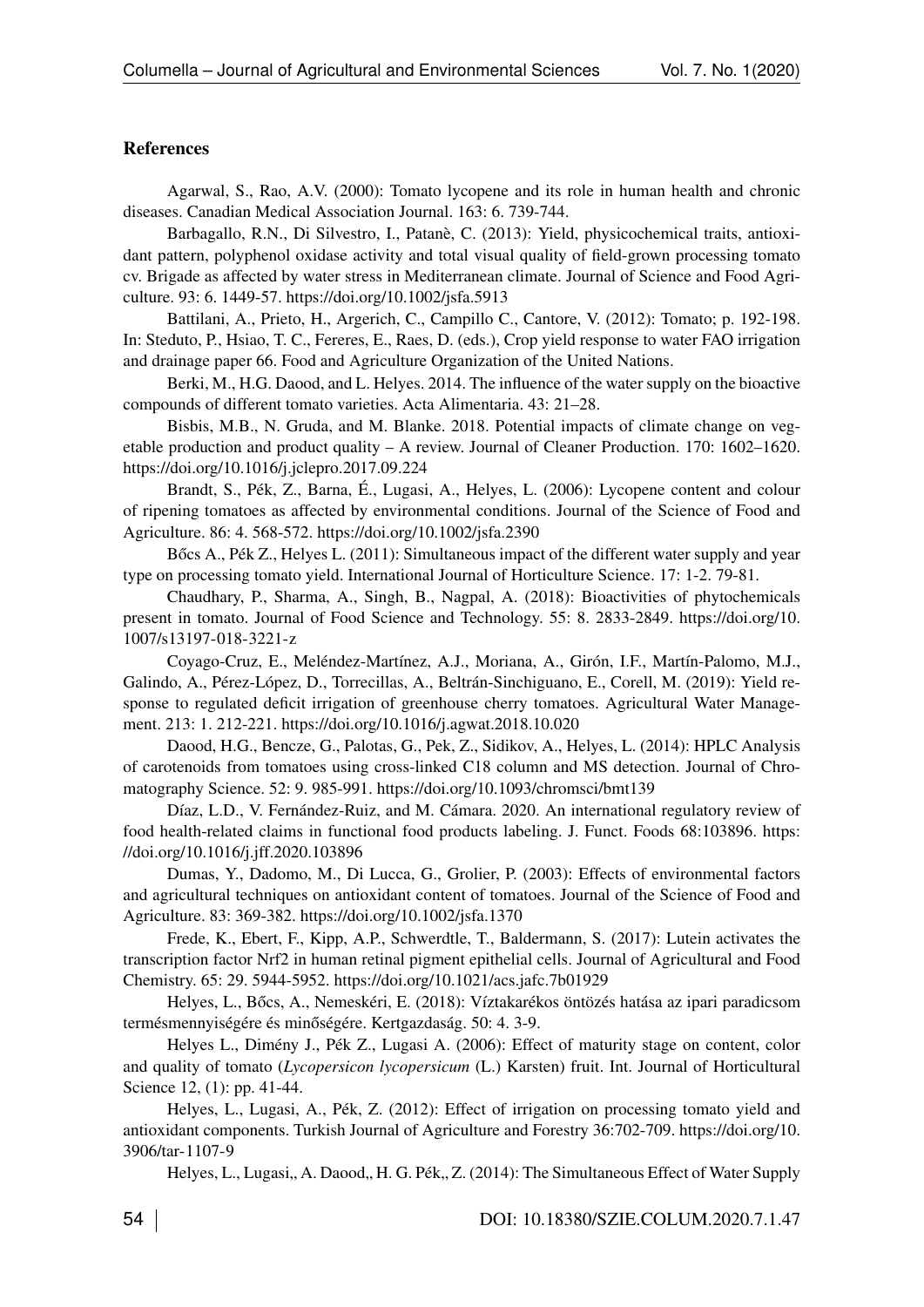and Genotype on Yield Quantity, Antioxidants Content and Composition of Processing Tomatoes. Not Bot Horti Agrobo,42, (1) pp. 143-149.<https://doi.org/10.15835/nbha4219396>

Helyes, L., Varga, Gy. (1994): Irrigation demand of tomato according to the results of three decades. Acta Horticulturae. 376: 323-328.<https://doi.org/10.17660/ActaHortic.1994.376.44>

Klunklin, W., Savage, G. (2017): Effect on Quality Characteristics of Tomatoes Grown Under Well-Watered and Drought Stress Conditions. Foods. 6: 8. 56.<https://doi.org/10.3390/foods6080056>

Lapushner, D., Bar, M., Gilboa, N., Frankel, R. (1990): Positive heterotic effects for °brix in high Solid F1 hybrid cherry tomatoes. Acta Horticulturae. 277: 207-212. [https://doi.org/10.17660/](https://doi.org/10.17660/ActaHortic.1990.277.23) [ActaHortic.1990.277.23](https://doi.org/10.17660/ActaHortic.1990.277.23)

Lugasi, A., Hóvári, J., Bíró, L., Brandt, S., Helyes, L. (2004): Élelmiszereink likopin tartalmát befolyásoló tényezők és a hazai lakosság likopin - bevitele. [Factors influencing lycopene content of foods and lycopene intake of Hungarian population] Magyar Onkológia. 48: 2. 131-136.

Molnár, K., Víg, R., Nemeskéri, E, Dobos, A. (2012): A vízellátottság és az évjárat hatása eltérő genotípusú csemegekukorica (Zea mays L. *convar. saccharata* Koern.) hibridek termőképességére. [Effect of water supply and year on the productivity of different sweet corn genotypes (*Zea mays* L. *convar. saccharata* Koern.) ] Agrártudományi Közlemények. 50: 203-210.

Nemeskéri, E., Molnár, K., Dobos, A. Cs. (2015): Különböző tenyészidejű borsófajták (Pisum *sativum* L.) vízhasznosítása eltérő vízellátás alatt. [Water use efficiency of pea varieties (Pisum *sativum* L.) of different maturity in the case of different water supply] Növénytermelés. 64: 1. 57-76.

Nemeskéri, E., Molnár, K., Pék, Z., Helyes, L. (2018): Effect of water supply on water use related physiological traits and yield of snap beans in dry seasons. Irrigation Science. 36: 3. 143-158. <https://doi.org/10.1007/s00271-018-0571-2>

Petrović, I., Savić, S., Jovanović, Z., Stikić, R., Brunel, B., Sérino, S., Bertin, N. (2019): Fruit quality of cherry and large fruited tomato genotypes as influenced by water deficit. Zemdirbyste-Agriculture. 106: 2. 123-128<https://doi.org/10.13080/z-a.2019.106.016>

Pék, Z., Daood, H., Gasztonyi Nagyné, M., Neményi, A., Helyes, L., (2013): Effect of environmental conditions and water status on the bioactive compounds of broccoli. Central European Journal of Biology, 8 (8) pp. 777-787.<https://doi.org/10.2478/s11535-013-0172-7>

Pék, Z., Daood, H., Nagyné, M.G., Berki, M., Tóthné, M.M., Neményi, A., Helyes, L. (2012): Yield and phytochemical compounds of broccoli as affected by temperature, irrigation, and foliar sulfur supplementation. HortScience, 47 (11), pp. 1646-1652. [https://doi.org/10.21273/HORTSCI.](https://doi.org/10.21273/HORTSCI.47.11.1646) [47.11.1646](https://doi.org/10.21273/HORTSCI.47.11.1646)

Pék, Z., Szuvandzsiev, P., Daood, H., Neményi, A., Helyes, L. (2014): Effect of irrigation on yield parameters and antioxidant profiles of processing cherry tomato. Central European Journal of Biology 9: 383-395.<https://doi.org/10.2478/s11535-013-0279-5>

Pék, Z., Szuvandzsiev, P., Neményi, A., Helyes, L. (2015): Effect of season and irrigation on yield parameters and soluble solids content of processing cherry tomato. Acta Horticulturae. 1081:197-202. [https://doi.org/10.17660/ActaHortic.2015.1081.24](https://doi.org/%2010.17660/ActaHortic.2015.1081.24)

Pék, Z., Szuvandzsiev, P., Neményi, A., Tuan, L.A., Bakr, J., Nemeskéri, E., Helyes, L. (2019): Comparison of a water supply model with six seasons of cherry type processing tomato. Acta Horticulturae. 1233: 1. 41-46.<https://doi.org/10.17660/ActaHortic.2019.1233.7>

Riggi, E., Patane, C., Ruberto, G. (2008): Content of carotenoids at different ripening stages in processing tomato in relation to soil water availability. Australian Journal of Agricultural Research. 59: 348-353.<https://doi.org/10.1071/AR07215>

Ripoll, J., Urban, L., Staudt, M., Lopez-Lauri, F., Bidel, L., Bertin, N. (2014): Water shortage and quality of fleshy fruits-making the most of the unavoidable. Journal of Experimental Botany. 65: 4097-4117.<https://doi.org/10.1093/jxb/eru197>

Rocha, MC., Deliza, R., Corrêa, FM., do Carmo, MGF., Abboud, ACS. (2013): A study to guide breeding of new cultivars of organic cherry tomato following a consumer-driven approach.